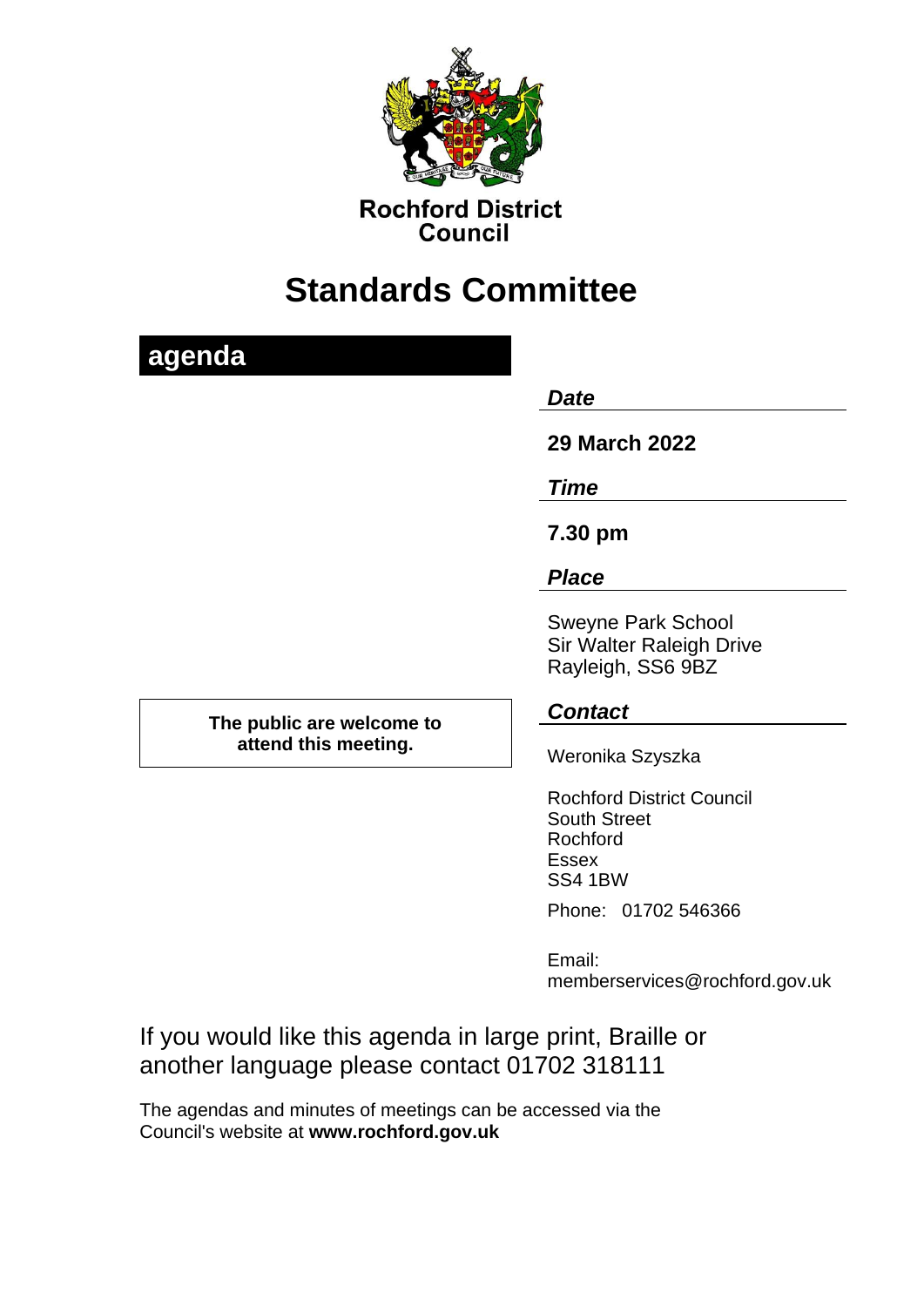#### **Members of the Standards Committee**

#### **District Council Members**

Chairman: Cllr Mrs J E McPherson Vice Chairman: Cllr R R Dray

Cllr Mrs T L Carter Cllr Mrs J R Lumley Cllr D S Efde Cllr J N Gooding

Cllr G W Myers Cllr M G Wilkinson

#### **Parish Members (co-opted nonvoting)**

Cllr Mrs M Cohen Cllr Mrs D A Constable Cllr Miss A Marriott

#### **Independent Persons (invitees non-voting)**

Mr P Scott Mr S Shadbolt **Vacancy** 

#### **Terms of Reference**

All matters set out in paragraph 9.04 of Article 9 of the Constitution.

#### **The Council's residents are at the heart of everything we do.**

#### **The Council's priorities are:-**

- To be financially sustainable
- Early intervention
- To maximise our assets
- To enable communities